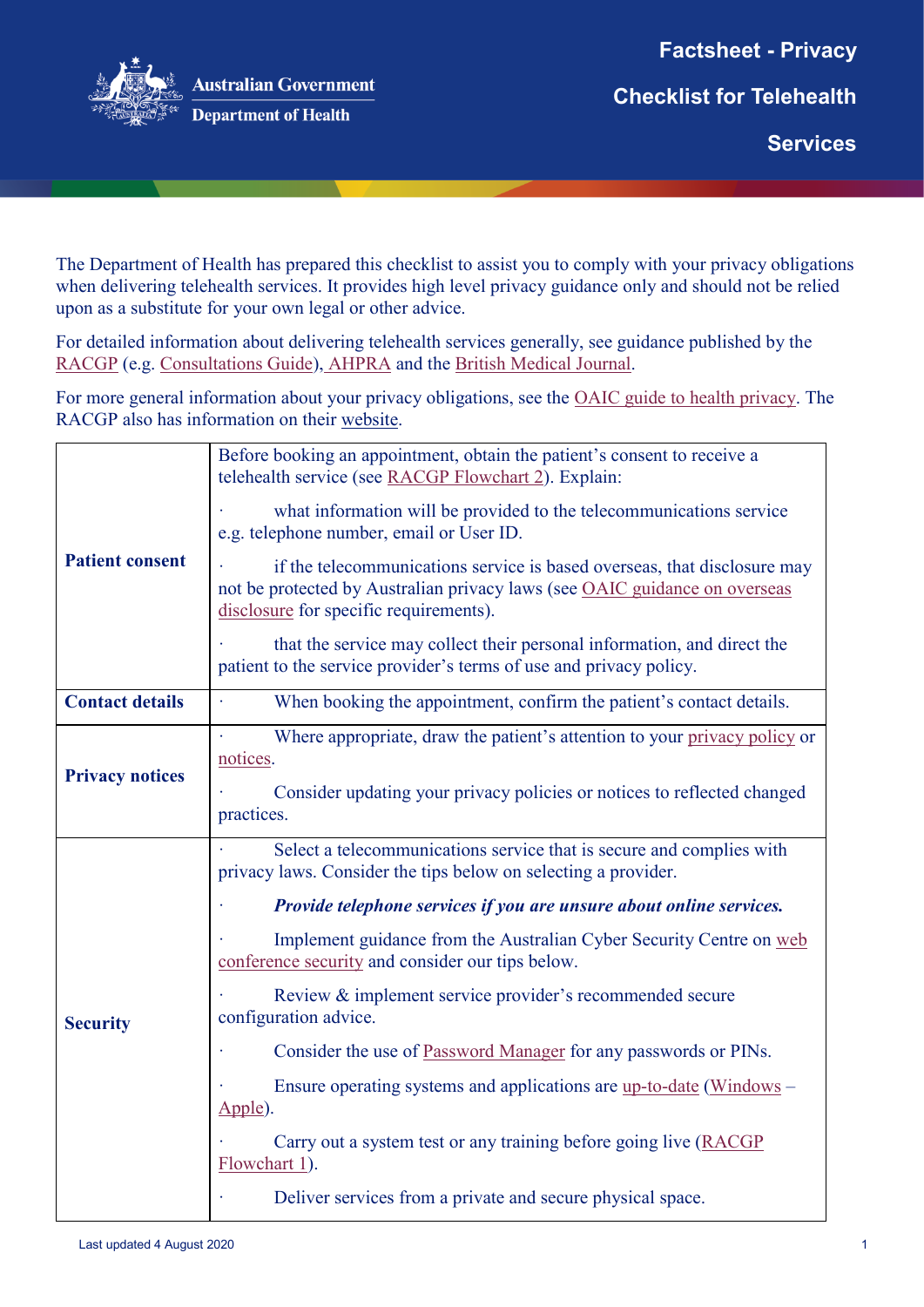**Factsheet - Privacy** 



**Australian Government** 

**Department of Health** 

**Checklist for Telehealth** 

**Services** 

**hanges** 

|                                              | Consider if additional IT access or physical security measures are<br>needed if working remotely (see OAIC Guide to assessing risks in changed<br>working environments).                       |
|----------------------------------------------|------------------------------------------------------------------------------------------------------------------------------------------------------------------------------------------------|
|                                              | Have a data breach action plan in place, including guidance on<br>responding to a security or service provider breach (see OAIC Data breach<br>action plan for health service providers).      |
|                                              | Refer to OAIC Guide to securing personal information for more detailed<br>requirements.                                                                                                        |
| <b>Conducting the</b><br>consultation        | Verify the patient's identity, and the identity of anyone else in<br>attendance, at the start of the consultation. Confirm ongoing consent (see<br>RACGP Flowchart 2).                         |
|                                              | Collect only the information you need to deliver the service (see OAIC<br>guide).                                                                                                              |
|                                              | Plan how you will manage any new kinds of information e.g patients<br>emails, photos.                                                                                                          |
|                                              | Ensure you keep accurate and complete records, including when you<br>send records by email, text or fax. Your records should be at the same standard<br>as for a face-to-face consultation.    |
| <b>Sending patient</b><br><b>information</b> | Obtain patient consent to send a prescription to a pharmacy of their<br>choice, or make a diagnostic image request or specialist referral.                                                     |
|                                              | Confirm contact details before sending information to the patient or a<br>third party.                                                                                                         |
|                                              | Use secure means to send information (see tips below).                                                                                                                                         |
|                                              | When sending records electronically, mark as confidential. Include a<br>message asking recipients who believe the information was sent to them by<br>mistake, to delete and advise the sender. |

### **Tips for choosing a Conferencing provider**

#### *Choose a service provider*

Review product 'security' information in the features section of the provider's website.

- · Look for a solution that offers end-to-end encryption.
- · Look for a solution where the platform cannot see your calls.
- Look for a solution that has passcode and meeting ID.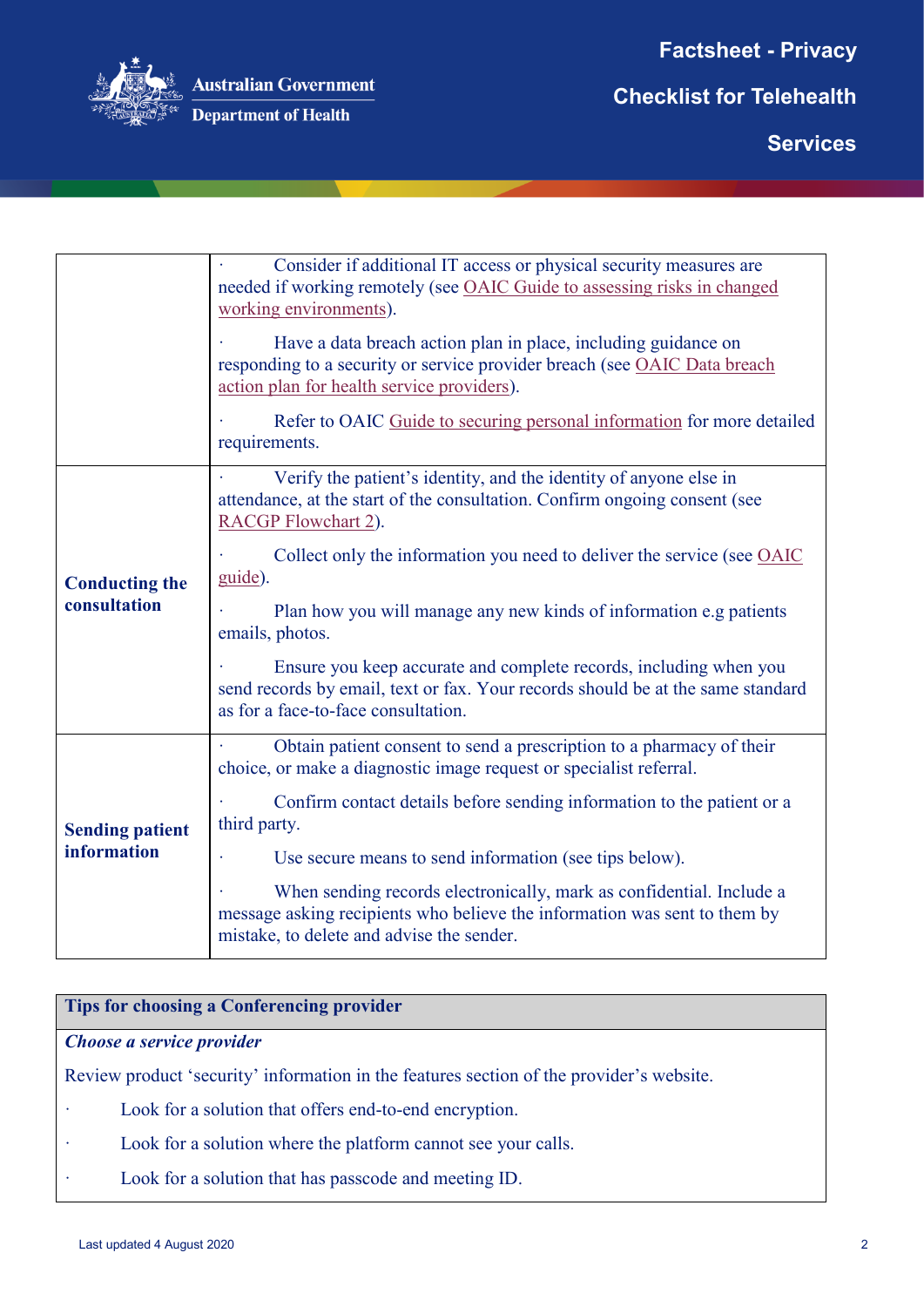

**hanges** 

Look for a solution that allows you to manage the participants, or lock meetings once all participants have joined.

Look for a solution that stores data in Australia. Where data is stored will be set out in the provider's privacy policy. If data is stored overseas, consider the risk of [overseas disclosure.](https://www.oaic.gov.au/privacy/australian-privacy-principles-guidelines/chapter-8-app-8-cross-border-disclosure-of-personal-information/)

Look for a solution that meets these requirement for any free version that may be used by patients.

A number of video conference providers will offer both voice and video conferencing options.

Some solutions offer the ability to blur backgrounds. However, it is preferable to place your camera where there is a plain background (such as a blank wall).

If you are looking at a solution that allows you to share files, ensure the solution again offers encryption end-to-end. Some solutions also offer the ability to destroy or expire the link.

### *Tips for choosing a Teleconferencing provider*

Look for a solution that offers dedicated lines.

Look for a solution that allows guests to record their name upon entry to the conference, which is then played on entry and/or exit.

Look for a solution that allows you to manage the participants, or lock meetings once all participants have joined.

Look for a solution that has a meeting ID with host and participant pins.

# *Tips for use of Video Conferencing*

· Default settings on the videoconference service may need to be configured to meet security needs.

Session recording should be disabled. Where this is a requirement, you must get permission to record a video conference from everyone on the call.

Personal mobile devices should not be used to record video conferences.

Set up separate sessions for each participant with unique login details.

Sensitive health or medical information should be discussed in designated video conference rooms and not in public places or open office spaces.

Video conferences conducted at a user's desk should train the camera to focus on the user's face, and any visible confidential data should be removed from camera view.

Cameras and microphones should be turned off when not in use.

*Tips for choosing an email solution*

Look for a solution that is targeted toward business and/or commercial.